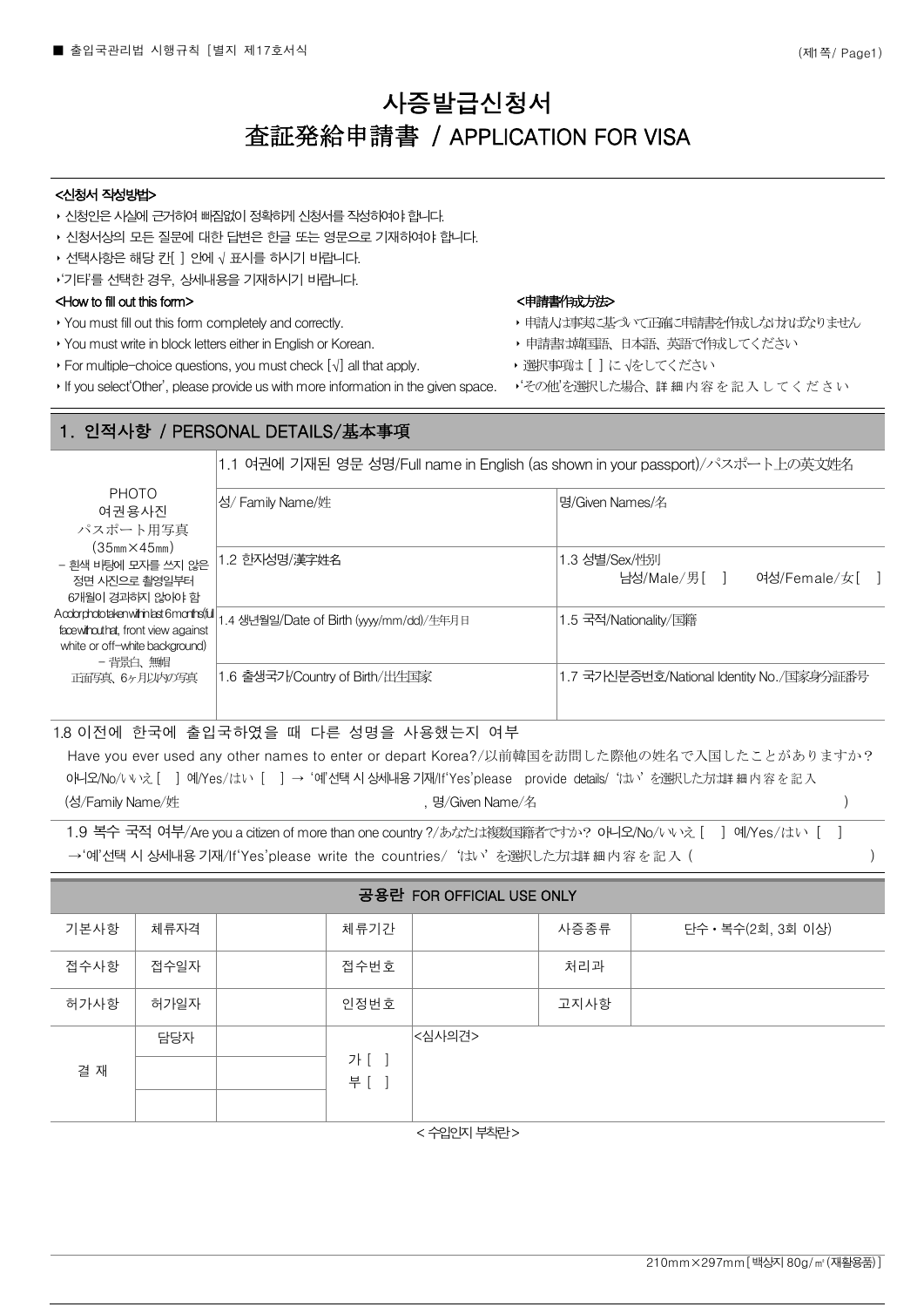|                                                                                                                                                                                                                                                                                      |                                       |                                           |                             | (제2쪽 / Page2)   |
|--------------------------------------------------------------------------------------------------------------------------------------------------------------------------------------------------------------------------------------------------------------------------------------|---------------------------------------|-------------------------------------------|-----------------------------|-----------------|
| 2. 사증발급인정서 발급내용/DETAILS OF VISA ISSUANCE CONFIRMATION/査証発給認定書発給内容<br>※ 대한민국 출입국관리사무소·출장소에서 사증발급인정서를 발급받은 사람만 기재<br>Gection 2 is only for those who possess confirmation of visa issuance issued by the Immigration Office of the Republic of Korea)<br>(大韓民国出入管理局から査証発給認定書を受けた方のみ記入) |                                       |                                           |                             |                 |
| 2.1 시증발급인정번호                                                                                                                                                                                                                                                                         |                                       | 발급일<br>$2.2^{\circ}$                      |                             |                 |
| Confirmation No. 查証発給認定番号                                                                                                                                                                                                                                                            |                                       | Issue Date 発給日                            |                             |                 |
| 2.3 여권번호<br>Passport No パスポート番号                                                                                                                                                                                                                                                      |                                       | 2.4 여권만료일<br>Passport Expiry Dateパスポート満了日 |                             |                 |
| ▶ 사증발급인정서를 발급받은 사람은 12번(서약)으로 이동하여 작성한 후 신청서 제출(3 ~ 11번은 기재 생략)                                                                                                                                                                                                                      |                                       |                                           |                             |                 |
| Those who have confirmation of visa issuance must move to section 12 (Declaration) to complete this form (Those with visa<br>issuance confirmation must not fill out section 3~11)./査証発給認定書を受けた方は12番を記入し申請書を提出(3~11番は不要)                                                             |                                       |                                           |                             |                 |
| 3. 여권정보 / PASSPORT INFORMATION/パスポート情報                                                                                                                                                                                                                                               |                                       |                                           |                             |                 |
| 3.1 여권종류/Passport Type/パスポート種類                                                                                                                                                                                                                                                       |                                       |                                           |                             |                 |
| 외교관/Diplomatic/外交官 [ ]                                                                                                                                                                                                                                                               | 관용/Official/公用 [ ] 일반 /Regular/一般 [ ] |                                           |                             | 기타/Other/その他[ ] |
| → '기타상세내용/If'Other'please provide details/ 'その他' 詳細内容を記入 (                                                                                                                                                                                                                           |                                       |                                           |                             |                 |
| 3.2 여권번호/Passport No./パスポート番号                                                                                                                                                                                                                                                        | 3.3 발급국가/Country of Passport/発給国家     |                                           | 3.4 발급지/Place of Issue/発給地  |                 |
| 3.5 발급일자/Date of Issue/発給日                                                                                                                                                                                                                                                           | 3.6 기간만료일/Date Of Expiry/満了日          |                                           |                             |                 |
| 3.7 다른 여권 소지 여부/Do you have any other valid passport ?/あなたは他にもパスポートを持っていますか?<br>아니오/No/いいえ [ ] 예/Yes/はい [ ] →'예'선택 시 상세내용 기재/ If'Yes'please provide details / 'はい'を選択した方は詳 細 内 容 を 記 入                                                                                               |                                       |                                           |                             |                 |
| a) 여권종류/Passport Type/パスポート種類                                                                                                                                                                                                                                                        |                                       |                                           |                             |                 |
| 외교관/Diplomatic/外交官 [<br>$\blacksquare$                                                                                                                                                                                                                                               | 관용/Official/公用 [ ]                    | 일반 /Regular/一般[ ]                         |                             | 기타/Other/その他[   |
| b) 여권번호/Passport No./パスポート番号                                                                                                                                                                                                                                                         | c) 발급국가/Country of Passport/発給国家      |                                           | d) 기간만료일/Date Of Expiry/満了日 |                 |
| 4. 연락처 / CONTACT INFORMATION/連絡先                                                                                                                                                                                                                                                     |                                       |                                           |                             |                 |
| 4.1 본국 주소/Address in Your Home Country/本国住所                                                                                                                                                                                                                                          |                                       |                                           |                             |                 |
| 4.1 현 거주지/Current Residential Address/現住所 *현 거주지가 본국 주소와 다를 경우 기재 / Write if it is different from the above address                                                                                                                                                                  |                                       |                                           |                             |                 |
| 4.3 휴대전화/Cell Phone No./携帯番号                                                                                                                                                                                                                                                         | 4.4 일반전화/Telephone No./電話番号           |                                           | 4.5 이메일 E-mail              |                 |
| 4.6 비상시 연락처/Emergency Contact Information/緊急連絡先                                                                                                                                                                                                                                      |                                       |                                           |                             |                 |
| a) 성명/Full Name in English/姓名                                                                                                                                                                                                                                                        |                                       | b) 거주국가/Country of residence/居住国家         |                             |                 |
| c) 전화번호/Telephone No./電話番号                                                                                                                                                                                                                                                           |                                       | d) 관계/Relationship to you/関係              |                             |                 |
| 5. 혼인사항 / MARITAL STATUS DETAILS/婚姻事項                                                                                                                                                                                                                                                |                                       |                                           |                             |                 |
| 5.1 현재 혼인사항 /Current Marital Status /婚姻事項                                                                                                                                                                                                                                            |                                       |                                           |                             |                 |
| 기혼/Married/既婚 [                                                                                                                                                                                                                                                                      |                                       | 이혼/Divorced/離婚 [ ]                        | 미혼/Never married/未婚 [ ]     |                 |
| 5.2 배우자 인적사항/配偶者情報<br>*기혼으로 표시한 경우에만 기재/If 'Married' please provide details of your spouse/既婚の場合記入                                                                                                                                                                                   |                                       |                                           |                             |                 |
| a) 성/Family Name (in English)/姓(英文)                                                                                                                                                                                                                                                  |                                       | b) 명/Given Names(in English)/名(英文)        |                             |                 |
| c) 생년월일/Date of Birth (yyyy/mm/dd)/生年月日<br>d) 국적/ Nationality/国籍                                                                                                                                                                                                                     |                                       |                                           |                             |                 |
| e) 거주지/Residential Address/居住地                                                                                                                                                                                                                                                       |                                       | f) 연락처/Contact No./連絡先                    |                             |                 |
|                                                                                                                                                                                                                                                                                      |                                       |                                           |                             |                 |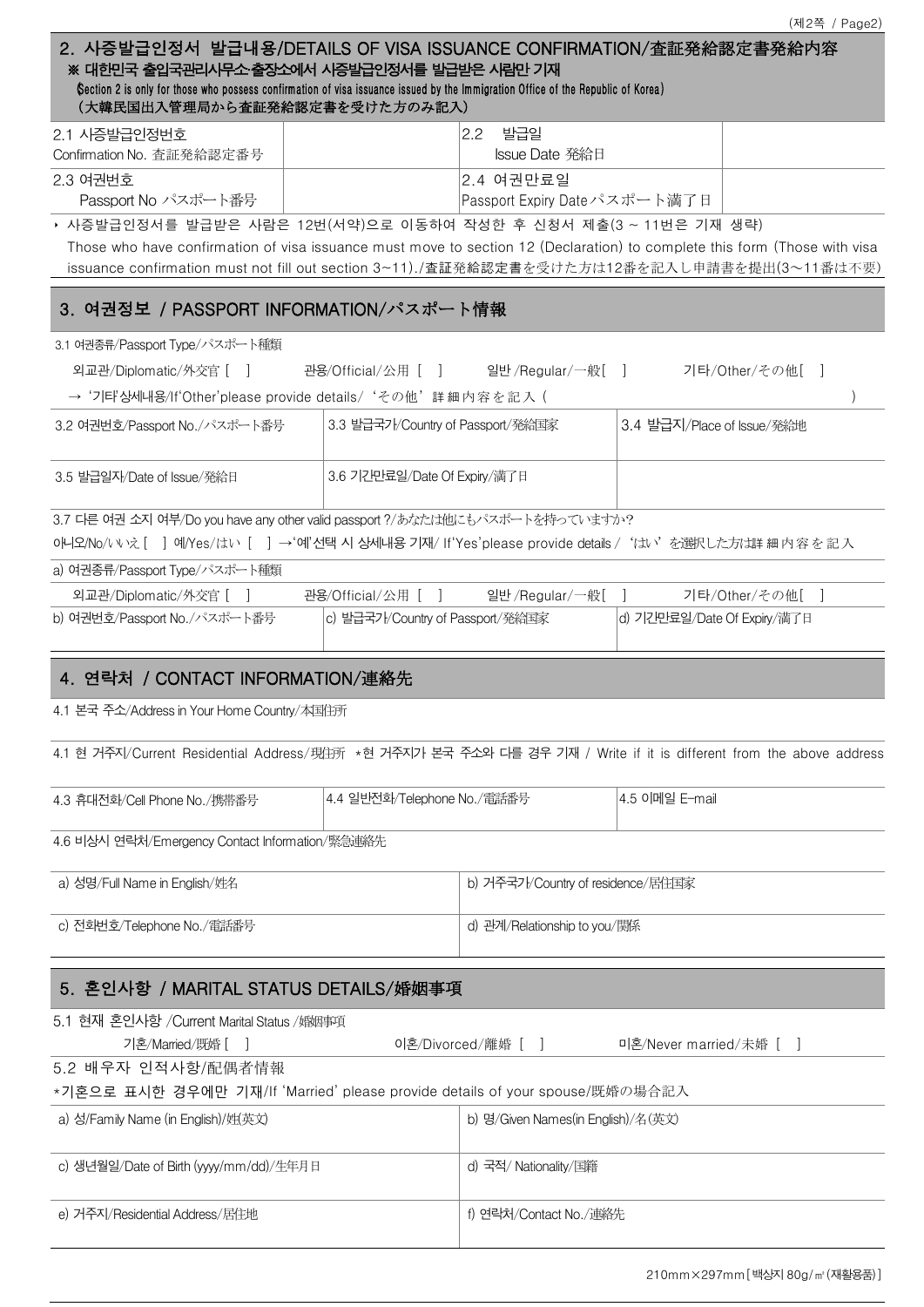|                                                                                    |                                                            | (세히 / Pageo) |
|------------------------------------------------------------------------------------|------------------------------------------------------------|--------------|
| 6. 학력 / EDUCATION/学歴                                                               |                                                            |              |
| 6.1 최종학력/What is the highest degree or level of education you have completed?/最終学歷 |                                                            |              |
| 석사, 박사 Master's/Doctoral Degree/修士、博士[]<br>고졸/High School Diploma/高卒 [ ]           | 대졸/Bachelor's Degree/大卒 [ ]<br>기타/Other/その他「               |              |
| → '기타'선택 시 상세내용 기재/If'Other'please provide details/'その他'詳細内容を記入 (                  |                                                            |              |
| 6.2 학교명/Name of School/学校名                                                         | 6.3 학교 소재지/Location of School(city/province/country)/学校所在地 |              |

## 7. 직업 / EMPLOYMENT/職業

| 7.1 직업/ What are your current personal circumstances ?/職業                                      |                                                                   |                             |  |  |  |  |
|------------------------------------------------------------------------------------------------|-------------------------------------------------------------------|-----------------------------|--|--|--|--|
| 사업가/Entrepreneur/企業経営者 [ ]                                                                     | 자영업자/Self-Employed/自営業 [ ]                                        | 직장인/Employed/会社員 [ ]        |  |  |  |  |
| 공무원/Civil Servant/公務員 [ ]                                                                      | 학생/Student/学生 [ ]                                                 | 퇴직자/Retired/退職者 [ ]         |  |  |  |  |
| 무직/Unemployed/無職 [ ]                                                                           | 기타/Other/その他[ ]                                                   |                             |  |  |  |  |
|                                                                                                | → '기타'선택 시 상세내용 기재 If'Other'please provide details/'その他'詳細内容を記入 ( |                             |  |  |  |  |
| 7.2. 직업 상세정보/Employment Details/職業の詳細内容                                                        |                                                                   |                             |  |  |  |  |
| a) 회사/기관/학교명/Name of Company/Institute/School/会社、機関、学校名<br>b) 직위/과정/Your Position/Course/職位、課程 |                                                                   |                             |  |  |  |  |
| c) 회사/기관/학교 주소/ Address of Company/Institute/School/会社、機関、学校の住所                                |                                                                   | d) 전화번호/ Telephone No./電話番号 |  |  |  |  |

## 8. 초청인 정보 / DETAILS OF SPONSOR/招待者情報

8.1 초청인/초청회사/ Do you have anyone sponsoring you for the visa ? /招待者、招請会社 아니오/No/いいえ [ ] 예/ Yes/はい [ ]→ '예'선택 시 상세내용 기재/ If'Yes'please provide details/'はい'を選択した方は詳 細内容を記入

a)초청인/초청회사명/name of your visa sponsor(Korean, foreign resident in Korea, company, or institute)/ 招待者、招請会社名

| b)생년월일/사업자등록번호/Date of Birth/Business Registration No./生年月日、事業者登録番号 | │ c) 관계/Relationship to you/関係 |
|---------------------------------------------------------------------|--------------------------------|
| d) 주소/ Address/住所                                                   | e) 전화번호/Phone No./電話番号         |

## 9. 방문정보 / DETAILS OF VISIT /訪問情報

9.1 입국목적/Purpose of Visit to Korea/入国目的

| 관광/통과/Tourism/Transit/観光、通過 [ ㅣ                                                                                                                                                                                                                                |                                | 행사참석/Meeting, Conference/行事参加 [ ]                               | 의료관광/Medical Tourism/医療観光[ ]               |
|----------------------------------------------------------------------------------------------------------------------------------------------------------------------------------------------------------------------------------------------------------------|--------------------------------|-----------------------------------------------------------------|--------------------------------------------|
| 단기상용 Business Trip/短期商用 [ ]                                                                                                                                                                                                                                    | 유학/연수 Study/Training/留学、硏修 [ ] |                                                                 | 취업활동 Work/就職 [ ]                           |
| 무역/투자/주재<br>Trade/Investment/Intra-Corporate Transferee<br>貿易、投資、駐在[]                                                                                                                                                                                          |                                | 가족 또는 친지방문<br>Visiting Family/Relatives/Friends<br>家族又は親族訪問 [ ] | 결혼이민/Marriage Migrant/結婚移民 [ ]             |
| 외교/공무 Diplomatic/Official/外交、公務 [ ]                                                                                                                                                                                                                            |                                | 기타 Other/ その他 [ ]                                               |                                            |
| → '기타'선택 시 상세내용 If'Other'please provide details / 'その他' 詳細内容を記入                                                                                                                                                                                                |                                |                                                                 |                                            |
| 9.2 체류예정기간/Intended Period of Stay/滯在予定期間                                                                                                                                                                                                                      |                                | 9.3 입국예정일/Intended Date of Entry/入国予定日                          |                                            |
| 9.4 체류예정지(호텔 포함)/ Address in Korea(including hotels) /滯在予定地(ホテル含む)                                                                                                                                                                                             |                                |                                                                 | 9.5 한국 내 연락처/Contact No. in Korea /韓国内電話番号 |
| 9.6 과거 5년간 한국을 방문한 경력/Have you travelled to Korea in the last 5 years ?/過去5年間に韓国を訪問した経歴<br>이니오/No/いいえ[ ] 예/Yes/はい [ ] → '예'선택 시 상세내용 기재/If'Yes'please provide details of anytrips to Korea/'その他'詳細内容を記入<br>회/times/回, 최근 방문목적/Purpose of Recent Visit/最近訪問目的 ( |                                |                                                                 |                                            |
|                                                                                                                                                                                                                                                                |                                |                                                                 | 210mm×297mm [백상지 80g/㎡(재활용품)]              |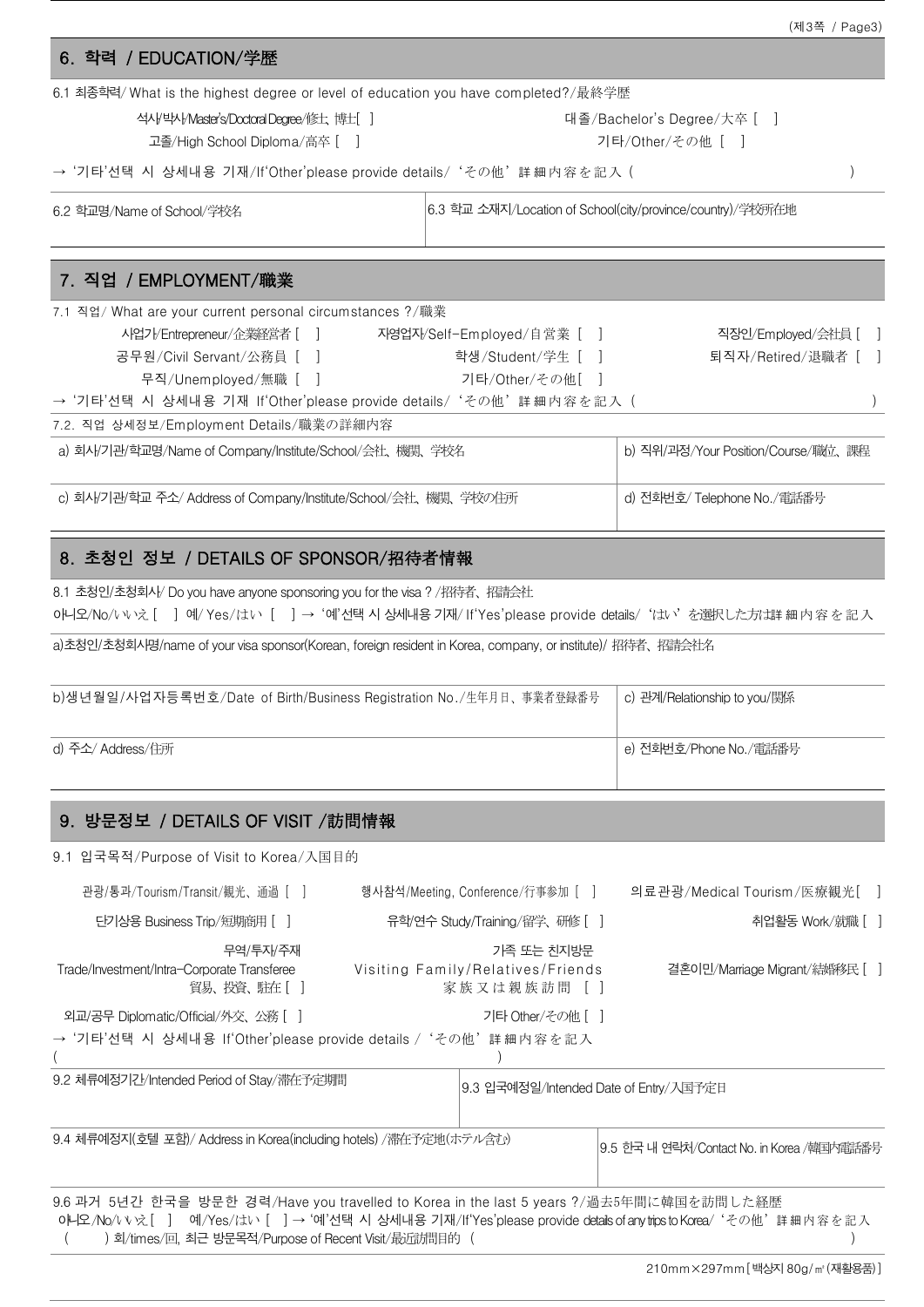9.7 한국 O PPM 과거 5년간 O 행한 국가 Have you travelled outside your country of residence, excluding to Korea, in the last 5 years ?/過去年間、旅行した韓国以外の国家 아니오/No/いいえ [ ] 예/Yes/はい [ ]

→ '예'선택 시 상세내용 기재 If'Yes'please provide details of these trips/ 'その他' 詳 細内 容 を記 入

| 국가명 Name of Country (in English)/国家名 | 방문목적 Purpose of Visit /訪問目的 | 방문기간 Period of Stay/訪問期間<br>$(yyyy/mm / dd) \sim (yyyy/mm / dd)$ |
|--------------------------------------|-----------------------------|------------------------------------------------------------------|
|                                      |                             |                                                                  |
|                                      |                             |                                                                  |
|                                      |                             |                                                                  |
|                                      |                             |                                                                  |
|                                      |                             |                                                                  |

9.8. 동반입국 가족 유무 기재/Are you travelling to Korea with any family member ?/同伴入国家族はいますか? 아니오/No/いいえ [ ] 예/Yes/はい [ ]

→ '예'선택 시 상세내용 /If 'Yes' please provide details of the family members you are travelling with /'はい'を選択した方は詳細内容を記入

| 성명/Full name in English/姓名 | 생년월일/Date of Birth/生年月日<br>(yyy/mm/dd) | 국적/Nationality/国籍 | 관계/Relationship to you/関係 |
|----------------------------|----------------------------------------|-------------------|---------------------------|
|                            |                                        |                   |                           |
|                            |                                        |                   |                           |
|                            |                                        |                   |                           |
|                            |                                        |                   |                           |
|                            |                                        |                   |                           |

\* 참고: 가족의 범위 – 배우자, 자녀, 부모, 형제

Note: Definition of a Family Member - your spouse, father, mother, children, brothers and sisters/参考:家族の範囲―配偶者、子供、父母、兄弟

## 10. 방문경비 / FUNDING DETAILS/訪問経費

10.1 방문경비(미국 달러 기준)/Estimated travel costs(in US dollars)/訪問経費(USドル)

| 10.2 경비지불자/Who will pay for your travel-related expenses ? (any person including yourself and/or institute)/経費支援者 |
|-------------------------------------------------------------------------------------------------------------------|
|-------------------------------------------------------------------------------------------------------------------|

| a) 성명/회사(단체)명/Name of Person/Company(Institute)/姓名/会社(団体)名 | b) 관계/Relationship to you/関係 |  |
|------------------------------------------------------------|------------------------------|--|
| c) 지원내용/Type of Support/支援内容                               | ' d) 연락처/Contact No./連絡先     |  |

## 11. 서류 작성 시 도움 여부 / ASSISTANCE WITH THIS FORM/書類記入時の手助け有無

11.1 이 신청서를 작성하는데 다른 사람의 도움을 받았습니까?/Did you receive assistance in completing this form?/ 申請書を記入する際、他の方の手助けを受けましたか 아니오/No/いいえ [ ] 예/Yes/はい [ ]

→ '예'선택시상세내용/ If'Yes'please provide details of the person who assisted you / 'はい'を選択した方は詳細内容を記入

| 성명/ Full Name/姓名 | 생년월일/Date of Birth/生年月日<br>(ww/mm/dd) | 연락처/Telephone No./連絡先 | 관계/Relationship to you/関係 |
|------------------|---------------------------------------|-----------------------|---------------------------|
|                  |                                       |                       |                           |